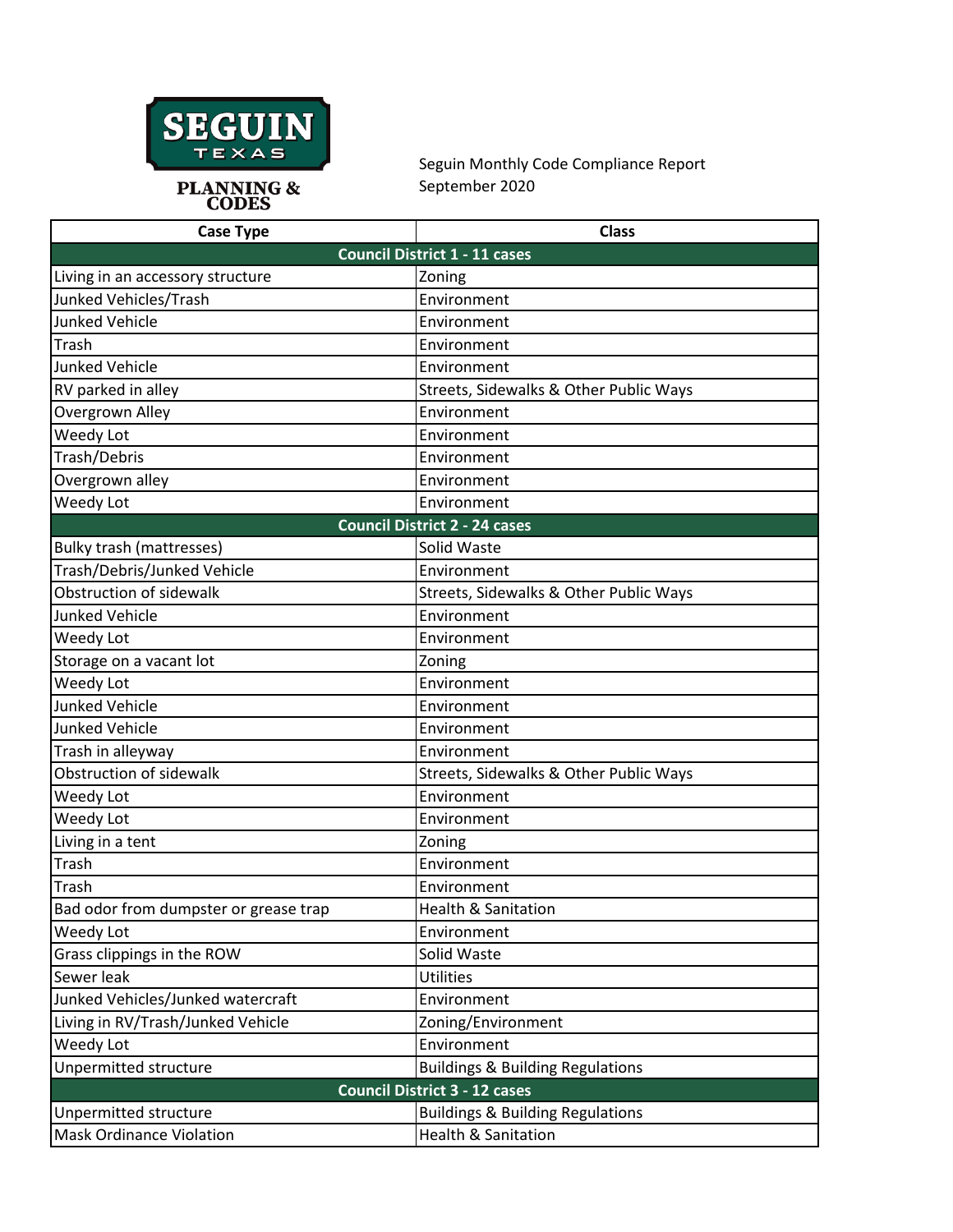| Brush/Weedy Lot/Dilapidated structure | Environment/Buildings & Building Regulations            |  |
|---------------------------------------|---------------------------------------------------------|--|
| <b>Junked Vehicle</b>                 | Environment                                             |  |
| <b>Junked Vehicles</b>                | Environment                                             |  |
| Junked Vehicles/Trash                 | Environment                                             |  |
| <b>Junked Vehicles</b>                | Environment                                             |  |
| <b>Junked Vehicles</b>                | Environment                                             |  |
| Weedy Lot                             | Environment                                             |  |
| Unpermitted solar panels              | <b>Buildings &amp; Building Regulations</b>             |  |
| <b>Junked Vehicles</b>                | Environment                                             |  |
| Living in a RV                        | Zoning                                                  |  |
| <b>Council District 4 - 10 cases</b>  |                                                         |  |
| Junked Vehicle/Trash                  | Environment                                             |  |
| Tires/Trash                           | Environment                                             |  |
| <b>Bulky Trash</b>                    | Environment                                             |  |
| Debris                                | Environment                                             |  |
| Obstruction of sidewalk               | Streets, Sidewalks & Other Public Ways                  |  |
| Junked Vehicles/Trash                 | Environment                                             |  |
| Dilapidated structure                 | <b>Buildings &amp; Building Regulations</b>             |  |
| Questions about concrete slab         | <b>Buildings &amp; Building Regulations</b>             |  |
| Junked Vehicles/Trash/Weedy Lot       | Environment                                             |  |
| Weedy Lot                             | Environment                                             |  |
|                                       | <b>Council District 5 - 21 cases</b>                    |  |
| <b>Noise Violation</b>                | Environment                                             |  |
| <b>Construction debris</b>            | Environment                                             |  |
| Junked Vehicle/Trash/Debris           | Environment                                             |  |
| Weedy Lot/Trash/Debris                | Environment                                             |  |
| Trash                                 | Environment                                             |  |
| Weedy Lot                             | Environment                                             |  |
| Weedy Lot                             | Environment                                             |  |
| Weedy Lot                             | Environment                                             |  |
| Weedy Lot                             | Environment                                             |  |
| Weedy ROW/Brush                       | Environment                                             |  |
| Obstruction at intersection           | Streets, Sidewalks & Other Public Ways                  |  |
| Weedy Lot/Debris                      | Environment                                             |  |
| Weedy Lot/Trash                       | Environment                                             |  |
| Weedy Lot                             | Environment                                             |  |
| <b>Debris</b>                         | Environment                                             |  |
| Trash/Debris                          | Environment                                             |  |
| <b>Junked Vehicles</b>                | Environment                                             |  |
| Junked Vehicle/Tires                  | Environment                                             |  |
| Unpermitted carport/Junked Vehicles   | <b>Buildings &amp; Building Regulations/Environment</b> |  |
| <b>Junked Vehicles</b>                | Environment                                             |  |
| <b>Junked Vehicle</b>                 | Environment                                             |  |
| <b>Council District 6 - 18 cases</b>  |                                                         |  |
| No garbage service                    | Solid Waste                                             |  |
| Obstruction of ROW                    | Streets, Sidewalks & Other Public Ways                  |  |
| Obstruction of ROW                    | Streets, Sidewalks & Other Public Ways                  |  |